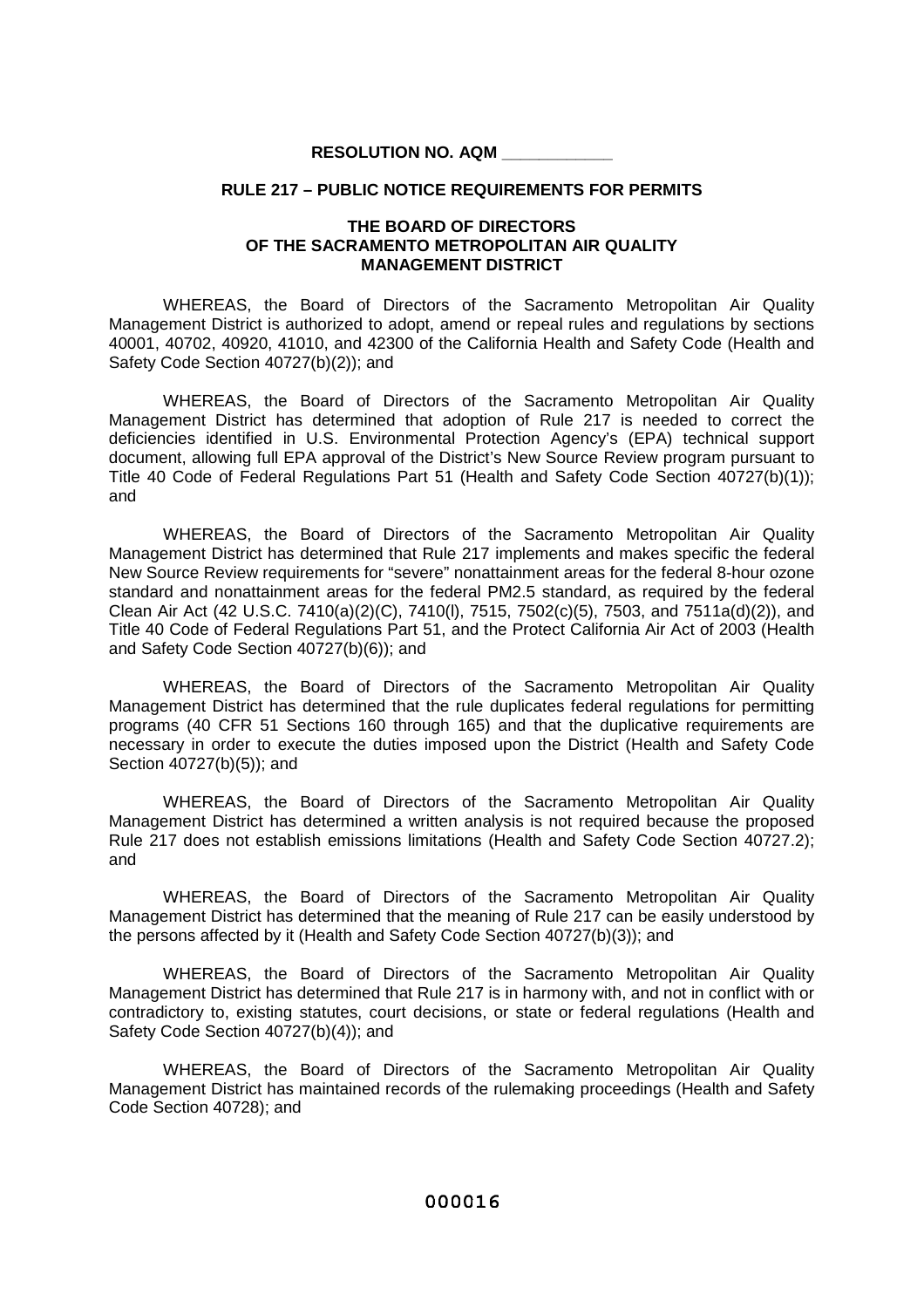Board Resolution Rule 217, Public Notice Requirements For Permits August 23, 2012, Page 2

WHEREAS, the Board of Directors of the Sacramento Metropolitan Air Quality Management District held a duly noticed public hearing on August 23, 2012 and considered public comments on the proposed rule (Health and Safety Code Sections 40725 and 40726); and

WHEREAS, the Board of Directors of the Sacramento Metropolitan Air Quality Management District has determined that Rule 217 will not affect air quality or emission limitations and, therefore, a socioeconomic impact analysis is not required (Health and Safety Code Section 40728.5); and

WHEREAS, the California Environmental Quality Act (CEQA), under Section 15060(c)(2) of the State CEQA Guidelines, exempts activities that will not result in a direct or reasonably foreseeable indirect physical change in the environment.

NOW, THEREFORE, BE IT RESOLVED THAT Rule 217 is exempt from the provisions of CEQA; and

BE IT FURTHER RESOLVED THAT the Board of Directors of the Sacramento Metropolitan Air Quality Management District approves and adopts Rule 217 – PUBLIC NOTICE REQUIREMENTS FOR PERMITS; and